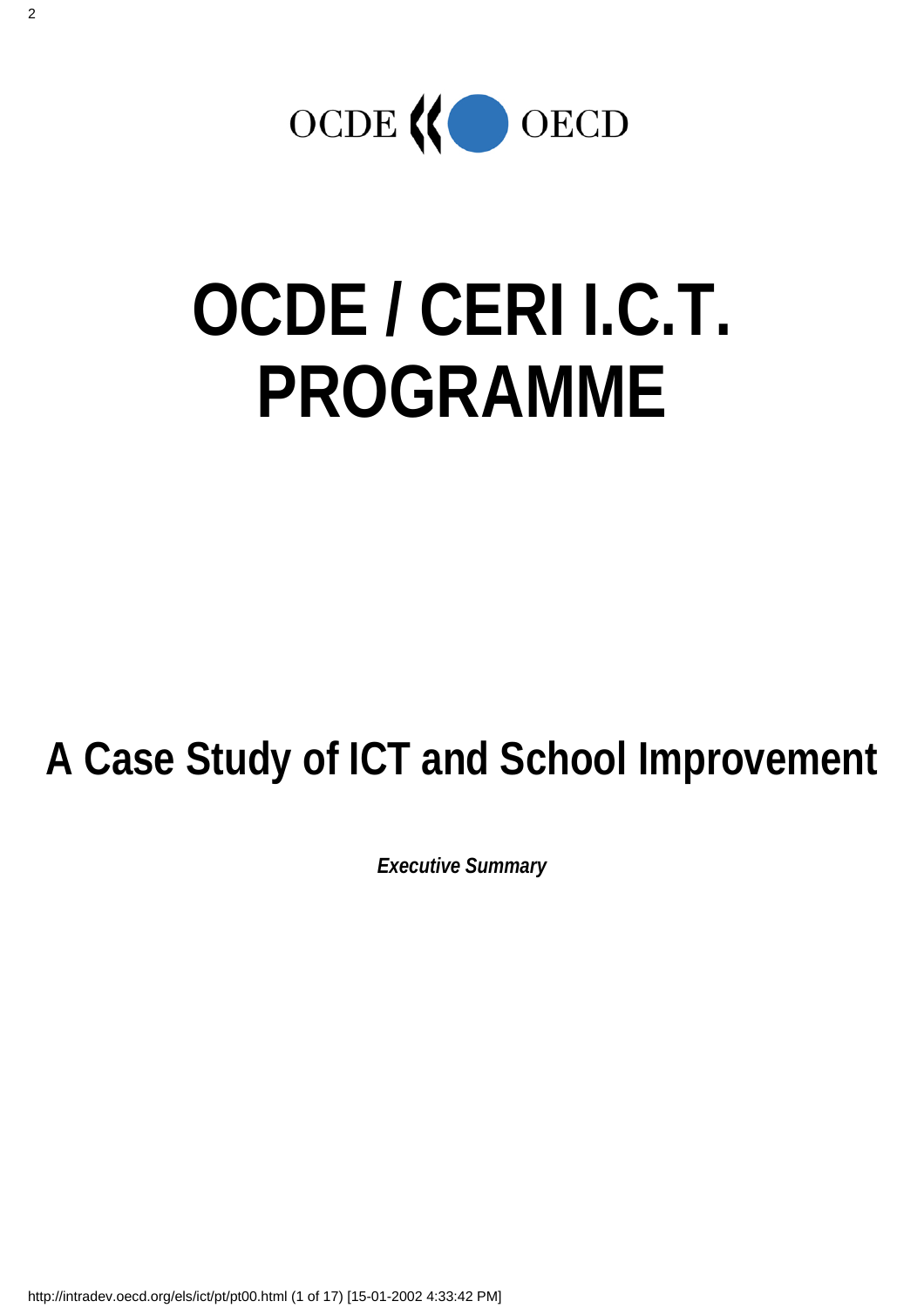[José Luís Pires Ramos](http://www.minerva.uevora.pt/jlramos) Associate Professor

**June 2001**



#### **Acknowledgements**

I would like to take this opportunity to thank the five schools involved in the case studies: Escola EB 2/3 de André de Resende, Escola EB 2/3 de Santa Clara (Évora), Escola Secundária Padre António Vieira (Lisbon), Escola Secundária da Póvoa do Lanhoso and Escola EB 2/3 de Cabreiros. Special mention should be made of the availability and spirit of cooperation shown by those responsible as well as by the teachers and students.

I would further like to thank the scientific competence and dedication of the researchers who carried out the case studies in the different parts of the country, Full Professor Paulo Dias, (University of Minho) and Full Professor Isabel Chagas, (Department of Education of the Faculty of Science of the University of Lisbon), as well as the teams of researchers from the University of Évora (Minerva Nucleus and Nónio XXI Century Competence Centre), the University of Lisbon (Nónio XXI Century Competence Centre of the Education Department of the University of Lisbon's Faculty of Science) and the University of Minho (Nónio XXI Century Competence Centre) who collaborated with competence and a high degree of professionalism in the field work carried out in the schools.

Finally, I would like to thank the National Coordination Team from the Nónio XXI Century Programme (Mr António Fazendeiro, Ms Ida Brandão, Mr Francisco Melo Ferreira and Ms Isabel Oliveira) for the trust they placed in me and in the Nónio XXI Century Competence Centre team of the University of Évora.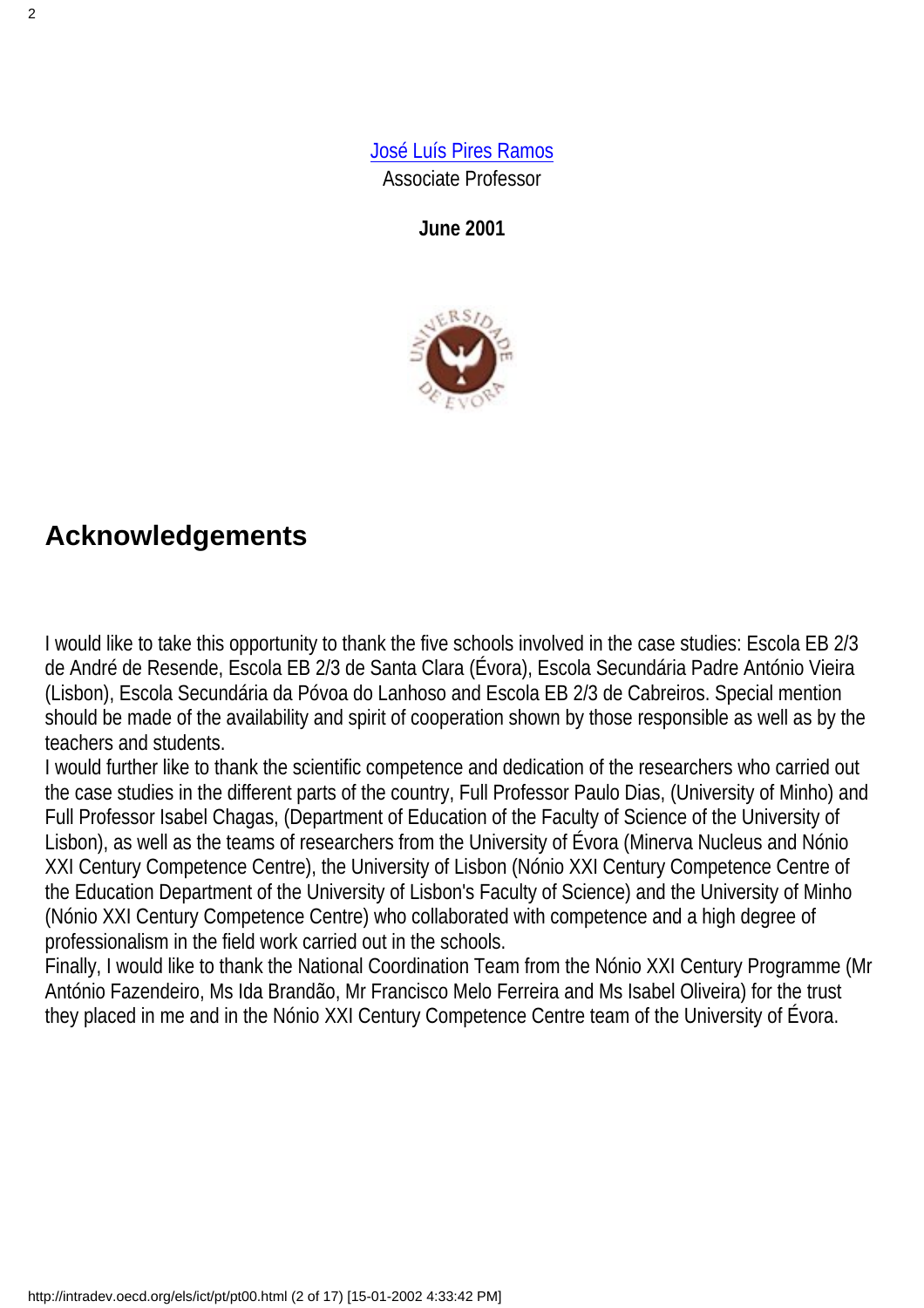#### **Introduction**

This summary forms part of the International Programme "ICT and Quality in Learning" carried out in 28 countries by the *Centro de Investigação e Inovação Educacional* - CERI- of the Organisation for Economic Cooperation and Development (OECD) and concerns five case studies carried out in Portuguese schools. The study's overall objectives were to examine the different forms in which ICT relate to the school reforms and the conditions in which ICT operate as a catalyst of these reforms, to identify the critical variables that enable an effective implementation of the school reforms and ICT and to detect undesirable impacts of ICT in the running of the schools and student learning. The study was developed using as a basis the methodology presented at the "Manual for Case Studies in Organisational Change", under the responsibility of Professor Richard Venezky of the University of Delaware (USA) who coordinated this international study.

The research was carried out according to the plan drawn up by the Scientific coordination of the studies and the data were gathered between June and December 2000.

#### **General Organisation of the Portuguese Educational System**

According to Oliveira (1998), whose work we closely followed in this summary on the organisation of the Portuguese educational system, the *Lei de Bases do Sistema Educativo* (LBSE) - Law no. 46/86, of 14 October, changed by Law no. 115/97, of 19 September, - establishes the general framework of the educational system (ES). This system is *the set of means whereby the right to education is realised,* which is expressed by the guarantee of a permanent training action oriented towards favouring the overall *development of the personality, social progress and democratisation of society.*

*The ES is developed according to an organised set of structures and diversified actions, on the initiative and selection of different institutions and public entities, both private and cooperatives, and covers the entire Portuguese territory.*

The ES includes pre-school education, school education and extra-school education. In its formative aspect, **pre-school education** is complementary and/or supplementary to the educational action of the family, with whom it works in close cooperation.

**School education** includes (cf. Diagram 1) basic education (9 years, 3 sequential cycles), secondary education (3 years) and higher education. Apart from this, school education integrates special modalities  $11$  and includes free-time activities.

<span id="page-2-0"></span>**Extra-school education** involves teaching how to read and write and basic education, cultural and scientific upgrading and updating and vocational initiation, reconversion and upgrading and is carried out in an open framework of multiple formal and informal initiatives.

Along with this description, it is equally interesting to note that the Portuguese educational system, and in particular the basic and secondary education sub-systems, are undergoing a phase of deep reforms. As regards the levels that have a direct interest to this study, the *Flexible Curriculum Management* and the *Alternative Curricula, among others,* are worth mentioning*.* Additional information may be found at <http://www.deb.min-edu.pt/Legislacao/DL6-2001.htm> .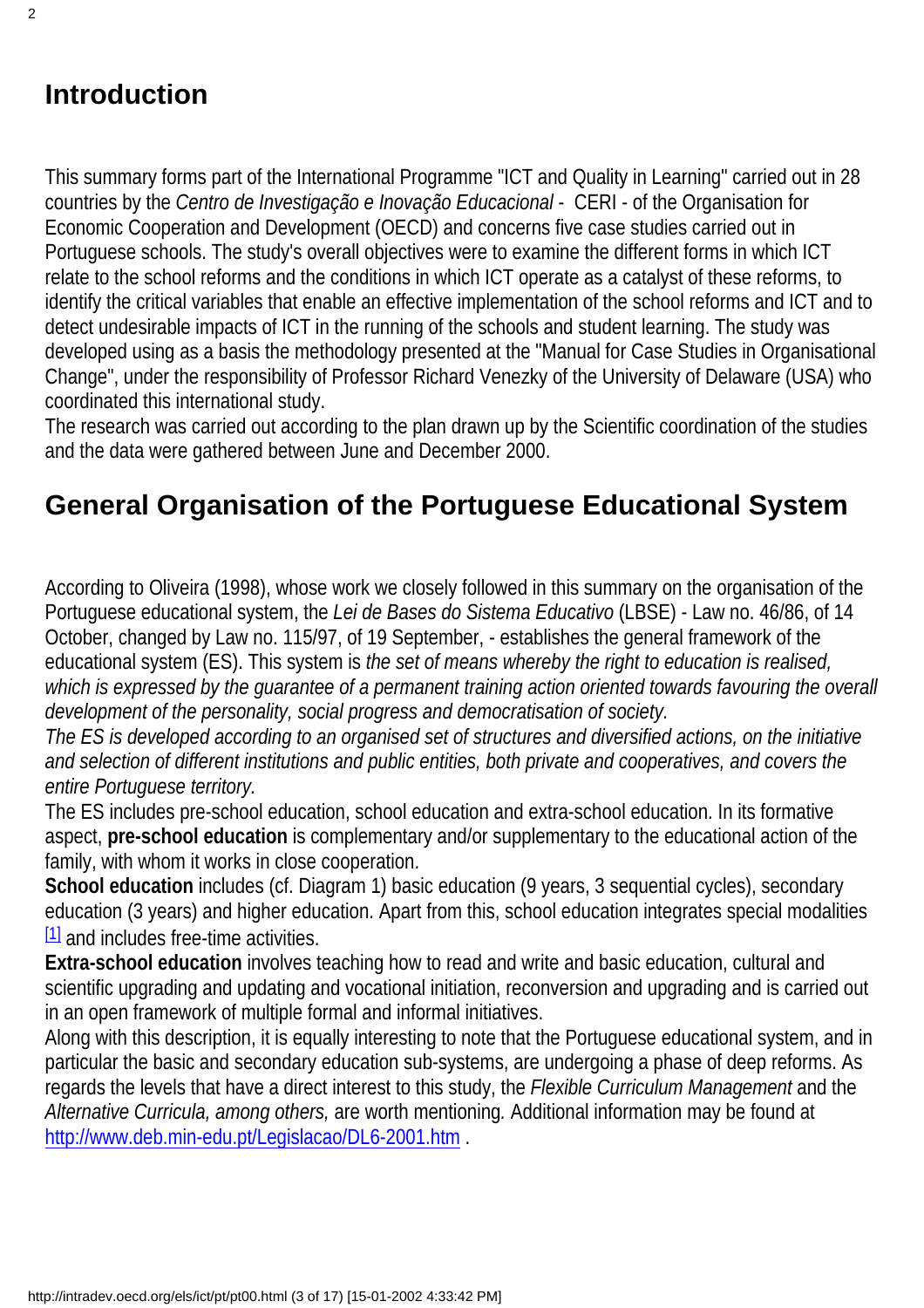**Diagram 1 - THE PORTUGUESE EDUCATIONAL SYSTEM**

### DOCTORATE

#### **HIGHER**

MASTERS **EDUCATION**

## CESE **ª**

### DEGREE

#### BACHELOR DEGREE

**AGE b**

**18**

| $12$ th  | <b>SECONDARY</b> |
|----------|------------------|
| 11th     | <b>EDUCATION</b> |
| $ 10$ th |                  |

**9th 3rd CYCLE**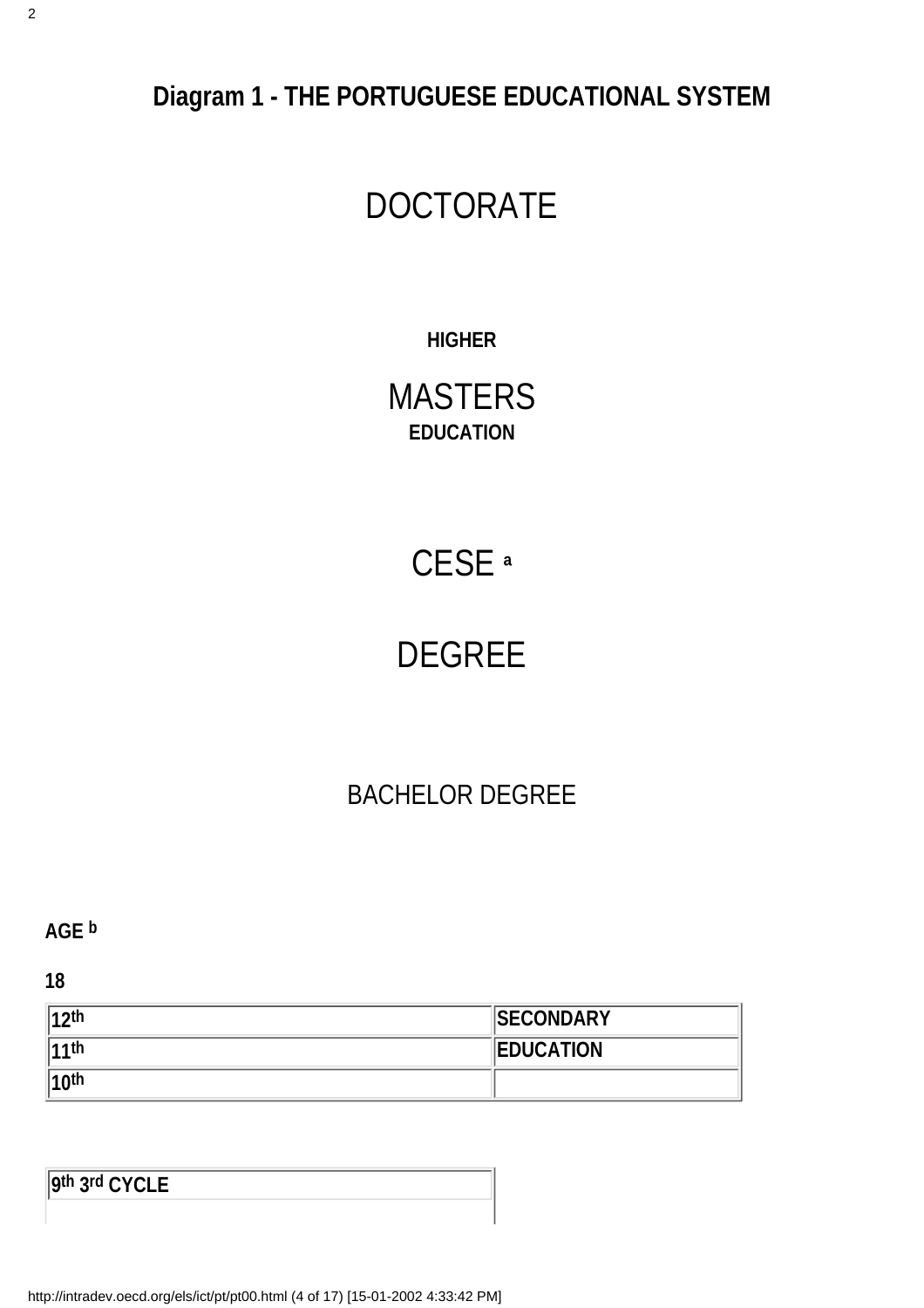| 8 <sup>th</sup> |  |
|-----------------|--|
| 7 <sup>th</sup> |  |

**12**

| 6th 2nd CYCLE    | <b>BASIC</b>     |
|------------------|------------------|
| $ 5^{\text{th}}$ | <b>EDUCATION</b> |

**10**

| 4th 1st CYCLE |                             |
|---------------|-----------------------------|
| 3rd           |                             |
| $\vert$ 2nd   |                             |
| ∣1st          |                             |
| 6             |                             |
|               | <b>PRE-SCHOOL EDUCATION</b> |

**a** *Curso de Estudos Superiores Especializados (Specialised Higher Education Course) (at degree level)* b *Merely of an indicative nature*

#### **ICT in the Portuguese education system**

The current overview of ICT in Portugal may be characterised by the brief description of its main programmes and initiatives.

In Portugal, currently and as far as the educational use of ICT is concerned, there are two particularly important programmes: the Nónio XXI Century Programme (Ministry of Education and the Internet in School Programme (Ministry of Science and Technology). The former created and implemented a network of Competence Centres, based mainly in the higher educational establishments (Universities and Polytechnics) and in the Teacher Training Centres of School Associations. Through this network it offers technical, pedagogical and financial support to the School Projects oriented towards the application and development of ICT.

Besides this vital aspect of its mission, it further supports the creation and development of educational software, actions and events aimed at the dissemination of educational information in this field as well as international cooperation projects in using ICT in Education.

The main objective of the Internet in School Programme is to ensure the installation of a multimedia computer with Internet connection in the library and/or mediatec of public and private Portuguese schools from the 5th to the 12th grades (not including higher education), contributing in this way to greater equality and better access to information. Some schools from the 1st cycle, libraries and socio-educational and cultural associations were also included, totalling over 1600 connected schools at the start of the 97/98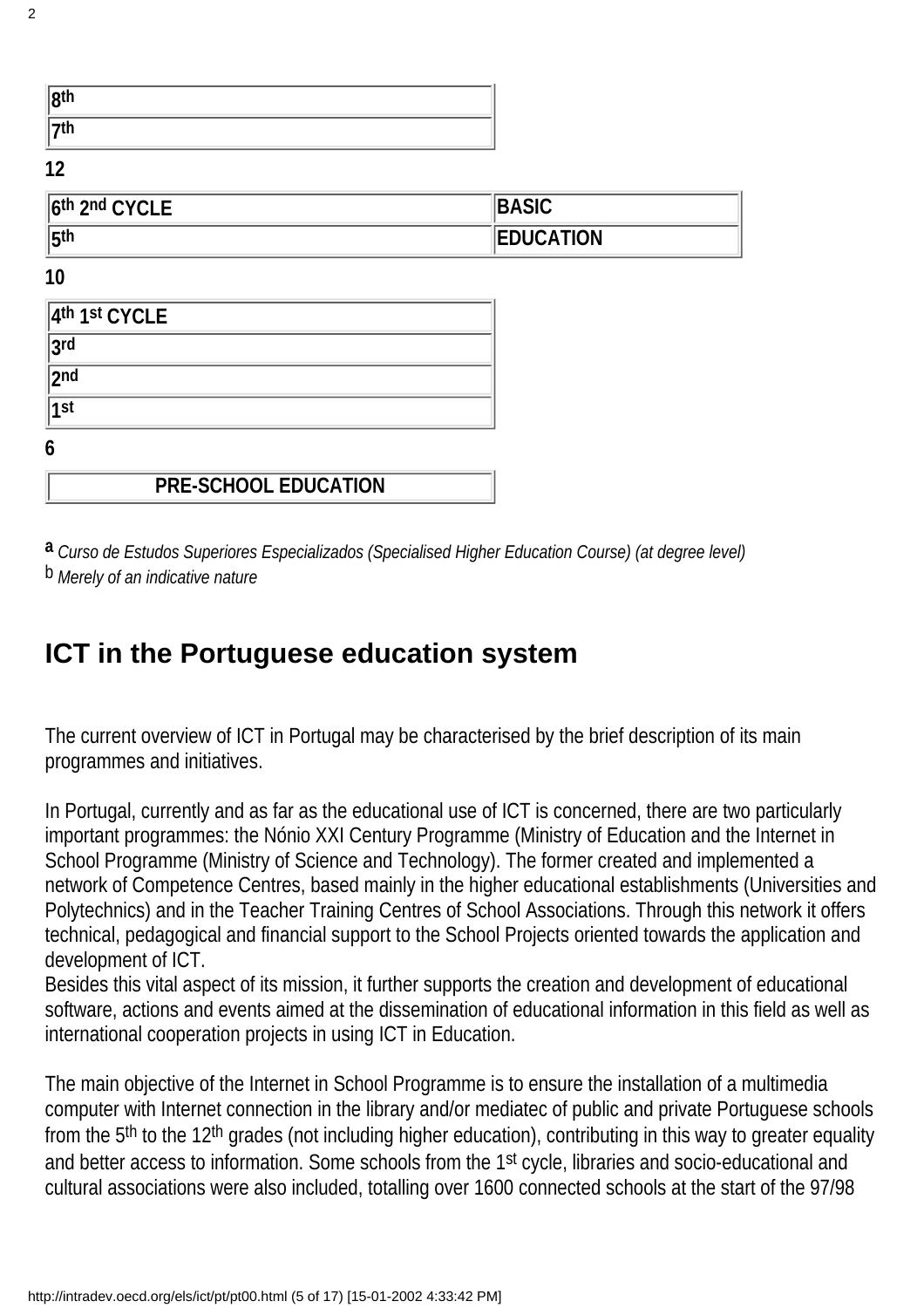school year. The Programme further ensures the availability of materials produced by the schools and makes available services to ensure telematic animation, promoting sharing and cooperation among schools, through the national scientific and academic community network.

In a second phase, already in course, the Programme is being extended to all schools of the first cycle of basic education.

Other actions of the initiative of State organisations, and in many cases in cooperation with the European Union (through the communitarian funds of the III Community Support Framework), as well as private initiatives are already in full development, with the Portuguese Government trying to ensure the articulation among the various initiatives.

There are various Operational Programmes that contribute to the mission of facilitating citizens' access to the information society's tools, and particularly as concerns the School's contribution to significantly increasing the ratios of students per computer and access to the Internet, in a period of 4 to 6 years. One example is the PRODEP III (Operational Programme for the Development of Education in Portugal), namely Axis 3 - the Learning Society through Measure 5 Training of Teachers and Other Agents, Continuing and Specialised Education in Basic and Secondary Schools and Measure 9 Equipping Schools with Computers and Development of Multimedia Contents, of the responsibility of the Ministry of Education; another example is the POSI Operational Programme of the Information Society, under the responsibility of the Ministry of Science and Technology.

To conclude these brief notes on the current overview of ICT in the Portuguese educational system, it is necessary to refer to some data on the conditions of the equipment and use of ICT in Portuguese schools, recently published in a report by the DAPP of the Ministry of Education.

<span id="page-5-0"></span>This report contains the results of a survey carried out between April and July 2000<sup>[2]</sup> where the conditions of equipment and the educational use of ICT were assessed. Three thousand four hundred and ninety-nine (3499) schools and 658,033 students from all levels of education took part in this survey. One of the aspects assessed in the report is the amount of computers that currently exist in Portuguese schools. We were able to conclude that there are a total of 2,368 computers in schools of the 1<sup>st</sup> cycle (with a ratio of 56.4 students per computer) and 21,883 computers in schools of the 2<sup>nd</sup> and 3<sup>rd</sup> cycles and secondary schools (with a ratio of 23.3 students per computer). Besides revealing the very low level of equipment in schools of the 1st cycle, DAPP's report also shows that most of the equipment is located in computer laboratories and libraries/resource centres, in the case of secondary schools, and in the classrooms, in the case of schools of the 1st cycle of basic education.

A second aspect refers to the connection conditions of Portuguese schools. As far as the 1st cycle is concerned, the report reveals that only 3.1% have a local network (LAN) and that only 10% of these schools have Internet access. As regards schools of the 2<sup>nd</sup> and 3<sup>rd</sup> cycles and secondary schools, the report points out that 70% have a local network (LAN) and approximately 89.2% of these schools have Internet access.

A third aspect that was looked at was the type of educational use of ICT. In this regard the report points out that in most schools the percentage of teachers who use ICT indicated by the school is less than 25% of the total number of teachers in the school (which is consistent with the data obtained in these case studies).

A final note on the technical media and the maintenance of the computer equipment in schools. In the 1st cycle, the percentage of schools that have contracts with companies from the sector corresponds to approximately 7%; in the case of schools from the 2<sup>nd</sup> and 3<sup>rd</sup> cycles and secondary schools, this percentage is 37%.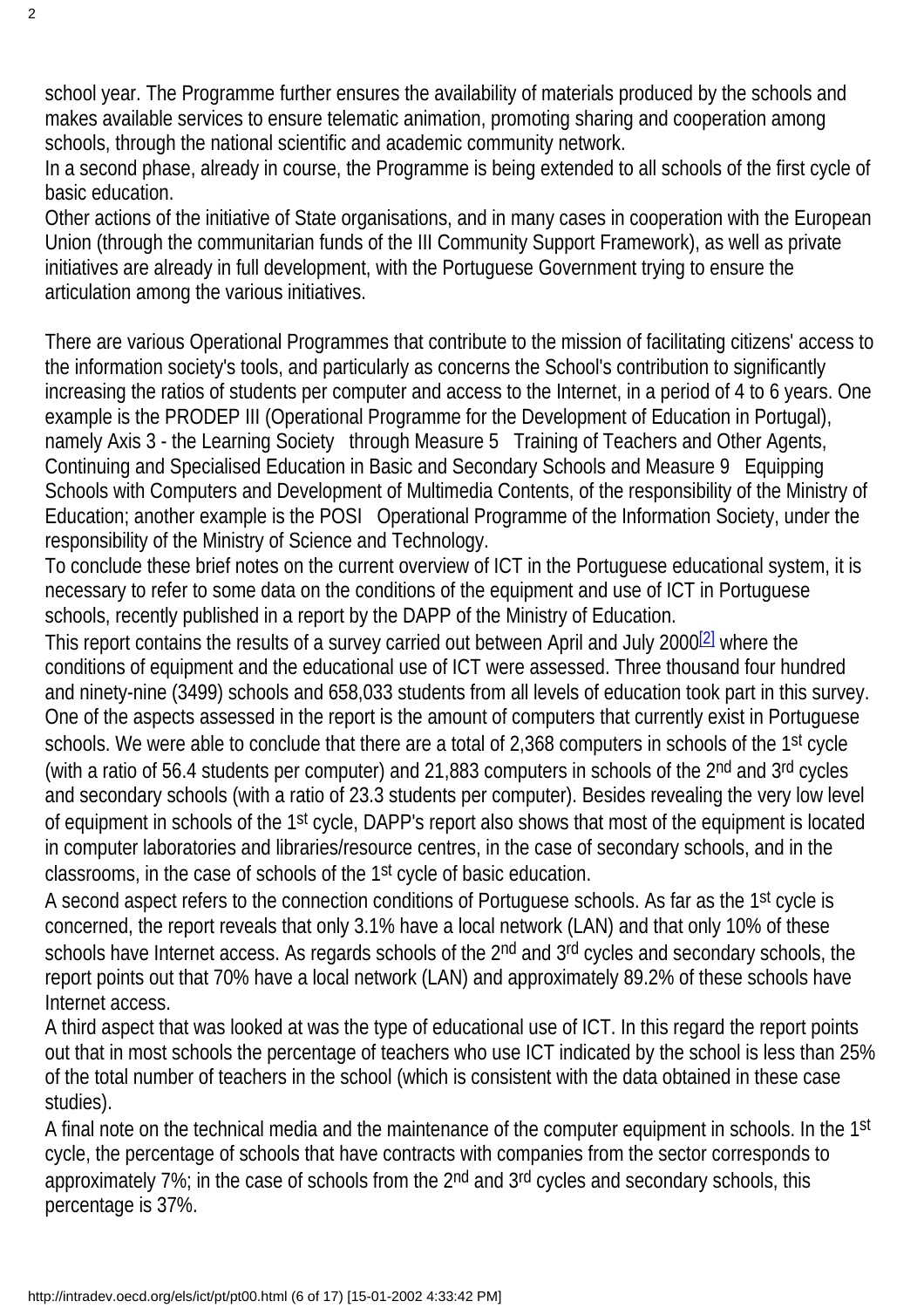2

A second report also under the responsibility of the DAPP of the Ministry of Education analyses the offer of continuing training for teachers in Portugal and particularly the offer of training in ICT. The data refer to 1998 and 1999 and concern the offer of training by the Teacher Training Centres of School Associations. From a total of 199 centres, 119 answered the survey, in other words 60%.

The sample corresponds to 8,926 schools (from a total of 13,642) where 85,235 teachers (from a total of 139,949) are represented.

As far as the offer of training in ICT is concerned, in the two referred years, the teachers from these schools received in total 53,007 hours of training corresponding to 314 training actions. These actions were attended by 7,082 teachers in the 1998 school year and by 8.950 in the 1999 school year.

#### **General Conclusions of the Studies**

According to the data gathered in all of the cases studied, we can draw the following conclusions:

**Hypothesis 1**

In four of the cases studied, the data gathered seem to support the main hypothesis: *technology is an* important catalyst of the educational reforms, especially when these involve the Internet. The evidence presented in favour of this hypothesis is essentially based on the strong association between the reform, innovation and use of ICT, in the cases studied. This is the pattern that was observed and in these cases ICT act as a support to the development of the reforms, contribute to increase student motivation and make up new work tools to be used by the students in acquiring and producing knowledge. ICT are acknowledged by teachers, parents and students as vital in the processes of modernising the school and particularly in the emergence of innovative pedagogical and methodological practices. The limitations can be observed in the case where the reform is perceived as a change imposed on the teachers from outside the school. In this case ICT are not a catalyst of the reform but rather a recourse, and a poor one at that, in view of the needs of the reform and of the school and are only used by a small group of teachers in learning situations.

**Hypothesis 2**

The set of case studies supply data that favour the acceptance of the main hypothesis: *The dissemination of the reform (and consequently of ICT) follows the traditional dissemination pattern of the reforms and innovations described by Rogers*. [\[3\]](#page-16-2)

<span id="page-6-0"></span>The pattern observed rests once more on the strong association between the reform, the innovation and ICT, in perceiving the existence of phases in the dissemination process of the reform and ICT, corresponding to the progressive involvement of the teachers, in the importance of the interpersonal communication channels in disseminating the innovation, in the existence of small groups of adopting teachers, with the typical behaviour of early adopters, etc..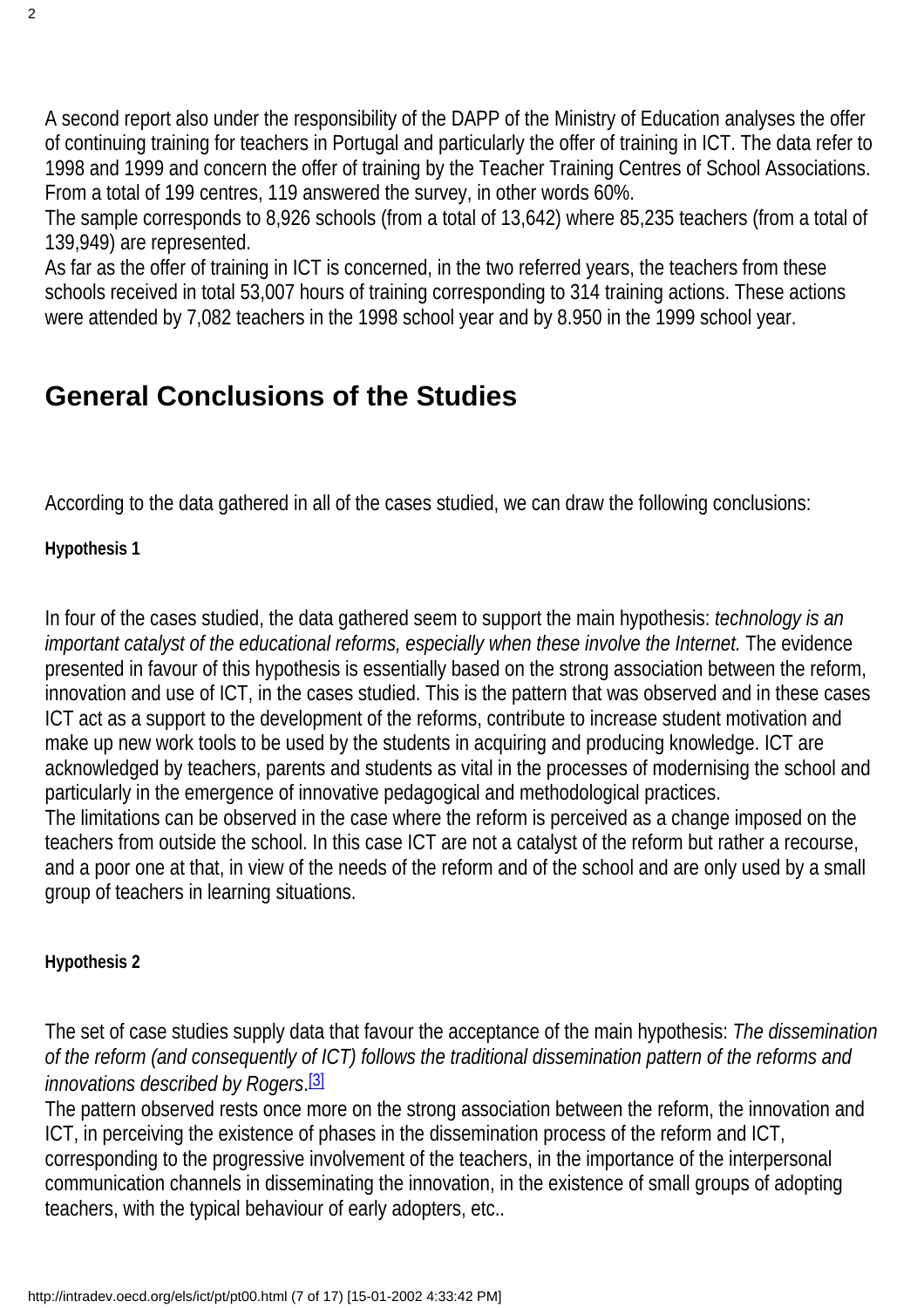The limitations refer to the case where the reform is seen as something from outside the school, which means that the adoption and implementation follow the pattern prescribed by the entity that coordinates and implements the reform, with consequences in the involvement of the teachers who in many cases merely use ICT as a personal work tool and not in the classroom.

#### **Hypothesis 3**

The data obtained in all the case studies put together are favourable to accepting the main hypothesis: *the effective implementation of ICT depends essentially on the skills of the teaching staff in integrating ICT in learning.*

The evidence that supports this hypothesis is based on the strong association between the results of the reform and the pedagogical competence of the teachers (in using ICT, but not only). However, this pattern does not appear to be based on the relationship between these two factors alone but rather on various factors. Thus, the effective implementation of ICT also seems to depend on the ICT infrastructures that exist in the school, on the culture and on the social climate of the school, on the social recognition of the innovative work of the teachers, on the support of the school's managing bodies, on the role of the ICT's transversal curricular structure (non-monopoly of a subject) and on the time available to the teacher, among others.

#### **Hypothesis 4**

The data gathered on all the case studies put together are not conclusive as far as hypothesis 4 is concerned: *If all students have equal access to ICT, the differences in academic performance between the poorer students and the less poor should not increase. The alternative hypothesis is that if all students have equal access to ICT, students who are less poor will tend to increase the difference in academic performance in relation to the poorer students.*

In four of the studies carried out, the main hypothesis should be accepted, although under certain conditions (in two cases) and the alternative hypothesis should not be excluded (in more than two cases). The pattern observed has contradictory elements: in some cases the dominant perception refers that the poorer students have a tendency to use ICT more effectively, precisely because they have less time to use them; the students' perception is also relevant: it is not due to the fact that students who are better off socially have more and better means that they perform better.

In one of the cases, the perception is precisely the opposite: it seems that the students who are better off are those who benefit more from the innovations and tend to increase the differences in academic performance, in relation to the poorer students.

What is common to these two perspectives is the idea that the school should have the conditions to perform its social function, contributing to lessen potential differences between students from various social origins, providing the necessary opportunities to all its members and not limiting itself to reproduce the *status quo* that exists in society.

**Hypothesis 5**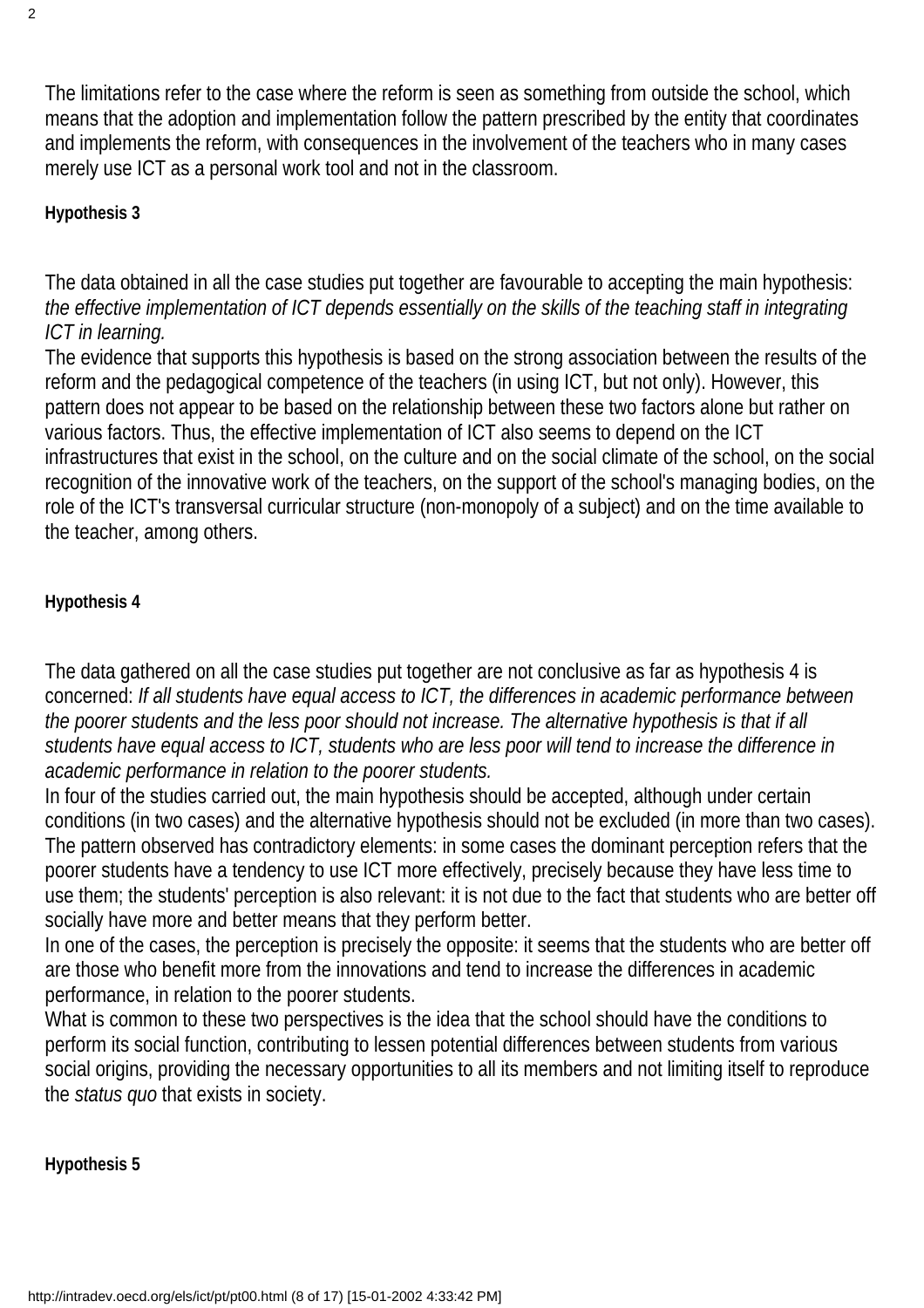The data obtained in all of the case studies put together seem to support the main hypothesis: *an effective implementation of ICT will cause academic standards to remain the same or to increase in spite of the poor quality of many ICT materials.*

The pattern observed is based on the perception that the increase in academic standards is associated to the ICT implementation models. This pattern is reinforced in those cases where there was an increase and improvement in the ICT infrastructures.

This patterns also seems to be associated to important factors such as the attitudes of the teachers in relation to innovation, the development of strategies to integrate ICT in the syllabus and the critical thinking of students in using ICT.

#### **Final notes**

The sample of schools is not representative of all Portuguese schools as far as the introduction of ICT is concerned. They are all innovative schools, with a stable teaching body, with a reasonable amount of computer equipment, teachers with ICT training and a project culture that has been established in the school for several years.

Most Portuguese schools are far from having these characteristics, although programmes to equip schools with computers (QCA III PRODEP), connect them to the Internet (MCT-UARTE), develop educational software, and projects to supply educational information on the Internet (DAPP-NÓNIO), etc. are currently in course.

Some points we would further like to refer:

- Within the framework of the curricula, ICT represent the role of the transversal area, in all subjects and at all levels of schooling; there are advantages to this perspective, but there are also some disadvantages: everyone is responsible for introducing ICT, but in practice "it doesn't form part of the programme", which means that the teachers may or may not take initiatives in this field.
- The existence of exams at the end of the secondary education and on admission to University acts as a stumbling block to the use and dissemination of ICT or of any other "innovation" that may "distract" the students from the exams. This is a critical factor and is frequently mentioned by teachers of these teaching levels as an obstacle to integrating ICT in the curricula;
- A note of originality in the field of the educational use of ICT can be found in the strategic partnership that has been developed and deepened over the years between schools and higher education institutions in this matter. Certainly this relationship is a strategy of enormous potential and which ends up being very positively reflected in Portuguese schools, teachers and students.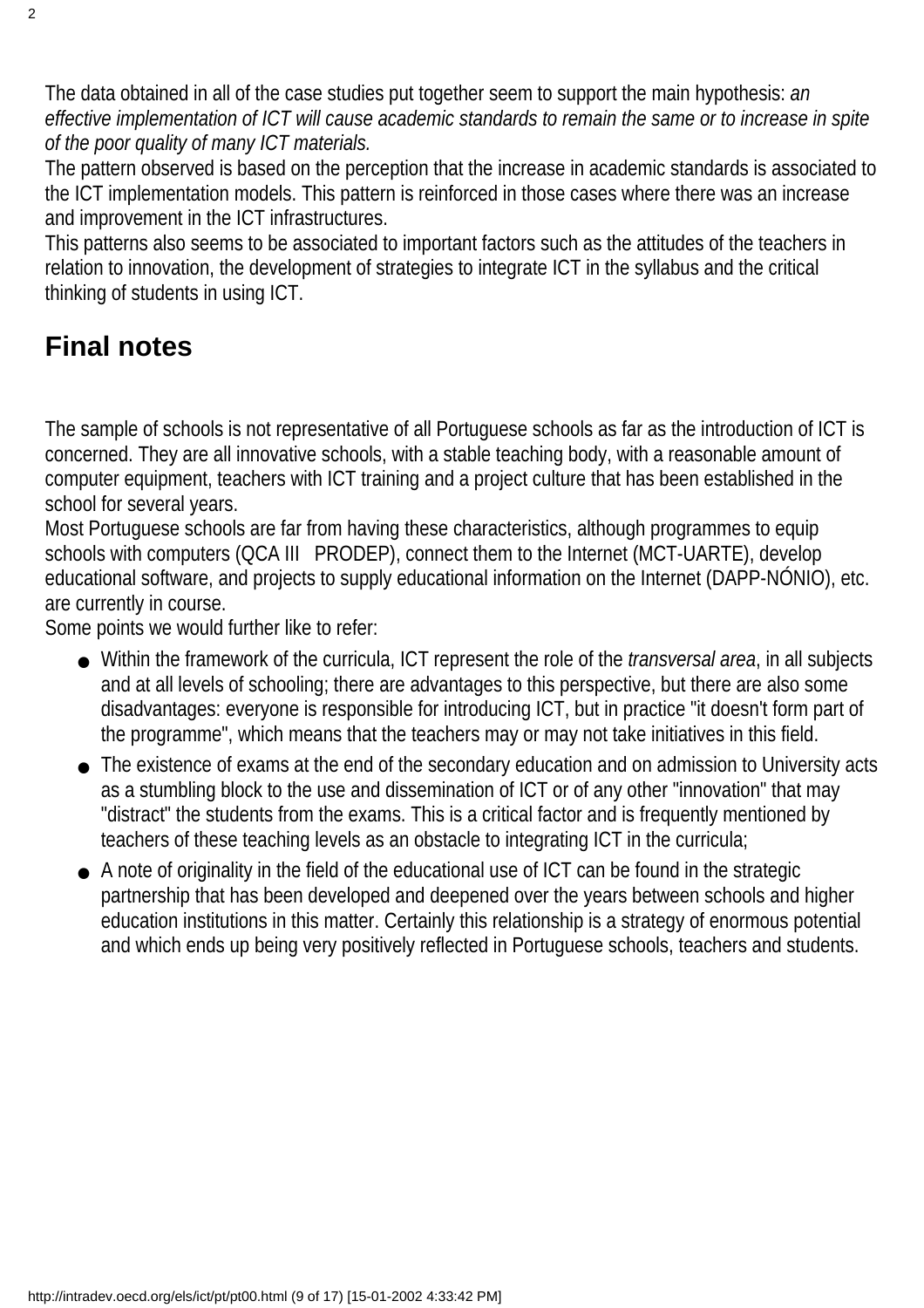### **Main hypotheses per case study**

| <b>Hypothesis 1</b>  | André de          | <b>Santa Clara</b> | <b>Cabreiros</b>               | <b>Lanhoso</b>                  | <b>António Vieira</b> |
|----------------------|-------------------|--------------------|--------------------------------|---------------------------------|-----------------------|
|                      | <b>Resende</b>    |                    |                                |                                 |                       |
| <b>Technology</b> is | The main          | The main           | The main                       | The main                        | The main              |
| an important         | hypothesis        | hypothesis         | hypothesis                     | hypothesis                      | hypothesis            |
| catalyst of          | should be         | should be          | should be                      | should be                       | should be             |
| educational          | accepted.         | rejected.          | accepted; ICT                  | accepted; ICT                   | accepted.             |
| reforms,             | Evidence in       | Evidence in        | are seen as the                | are seen as the                 | Evidence in           |
| especially when      | favour:           | favour: the        | support for the                | support to the                  | favour:               |
| these involve        | association       | manner in which    | development of                 | development of                  | existence of a        |
| the Internet.        | between the       | the reform was     | the reform; on                 | the reform and                  | small group of        |
| The alternative      | <b>Iteachers</b>  | "imposed" on       | the other hand,                | to the                          | early adopters;       |
| hypotheses is        | involved in ICT   | the school, in     | the reform has                 | educational use                 | group of              |
| that when a true     | and the           | practice it is a   | made ICT                       | of ICT; evidence                | decisions that        |
| reform is in         | curricular        | compulsory         | essential; one                 | in favour: the                  | progressively         |
| progress,            | reform;           | reform; shortage   | example is that                | awareness of                    | facilitated the       |
| technology           | availability of   | of computer        | the bureaucratic               | lthe                            | reinforcement         |
| serves merely        | computer          | resources          | work of the                    | management                      | of the catalytic      |
| as an additional     | means used in     | assigned to the    | class director is              | body in                         | role of ICT in        |
| resource and         | the framework     | reform.            | much relieved                  | supporting the                  | the reform            |
| not as a             | of the reform (in |                    | by ICT; this                   | establishment                   | (creation of          |
| catalyst, i.e. the   | a greater         |                    | hypothesis is                  | and                             | computer              |
| driving forces       | amount than in    |                    | further upheld                 | development of                  | rooms,                |
| behind the           | the regular       |                    | by the support                 | alternative                     | <b>modernisation</b>  |
| reform also          | teaching          |                    | of the school's                | curricula and in                | of the library,       |
| encourage the        | situation);       |                    | management                     | supporting the                  | transforming it       |
| application of       | recognition of    |                    | board and by                   | intensive and                   | linto a resource      |
| the technology       | the benefits of   |                    | the group of                   | explicit use of                 | centre, training      |
| to resolve           | the reform and    |                    | specialists, the               | ICT as a support of teachers in |                       |
| specific             | of the role of    |                    | emphasis on the of the reform; |                                 | $ ICT $ , creation of |
| educational          | ICT in this       |                    | transversal use                | recognition of                  | new subjects,         |
| problems.            | process.          |                    | of ICT; the                    | the usefulness                  | implementation        |
|                      |                   |                    | generalised                    | of ICT by the                   | of an Intranet).      |
|                      |                   |                    | recognition of                 | school                          |                       |
|                      |                   |                    | the use of ICT in community.   |                                 |                       |
|                      |                   |                    | the reform.                    |                                 |                       |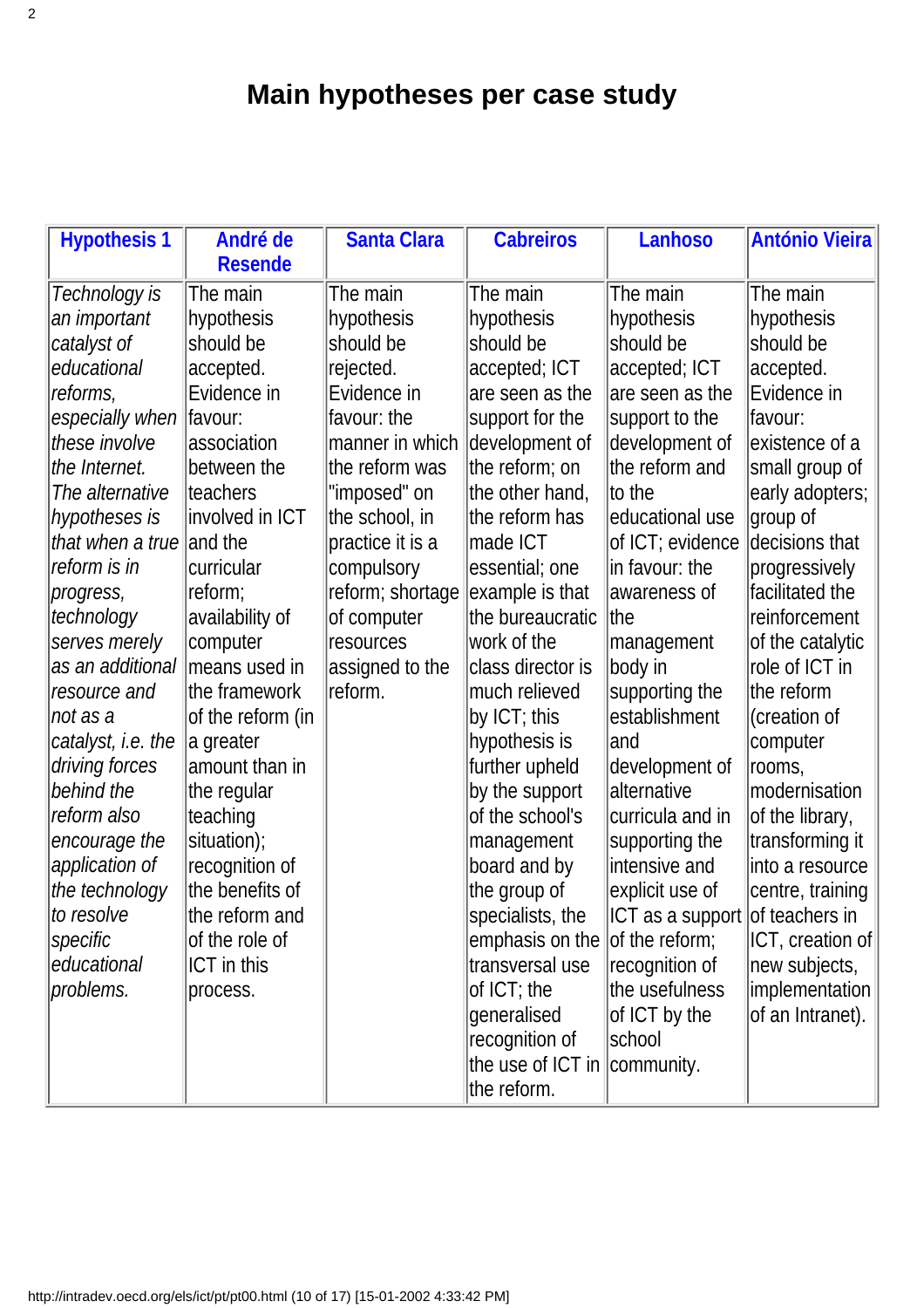| <b>Hypothesis 2</b>                          | André de<br><b>Resende</b>       | <b>Santa Clara</b>                             | <b>Cabreiros</b>       | Lanhoso                          | <b>António</b><br><b>Vieira</b> |
|----------------------------------------------|----------------------------------|------------------------------------------------|------------------------|----------------------------------|---------------------------------|
| <b>The</b>                                   |                                  |                                                |                        |                                  |                                 |
| dissemination                                | The main<br>hypothesis           | The main hypothesis<br>should not be accepted. | The main<br>hypothesis | The main<br>hypothesis           | The main<br>hypothesis          |
| of the reform                                | should be                        | Evidence: the adhesion,                        | should be              | should be                        | should be                       |
| (and                                         | accepted;                        | adoption/implementation accepted.              |                        | accepted.                        | accepted.                       |
| consequently                                 | evidence in                      | processes of the                               | Evidence in            | Evidence in                      | The                             |
| of ICT) follows                              | favour: strong                   | innovations do not                             | favour: the            | favour:                          | evidence in                     |
| the traditional                              | association                      | appear to follow their                         | existence of a         | adoption of the                  | favour:                         |
| dissemination                                | between the                      | "normal" pattern, but                          | group of early         | reform by the                    | stability of                    |
| pattern of the                               | reform of                        | rather appear to be                            | adopters; the          | initiative and                   | the teaching                    |
| reforms and                                  | alternative                      | conditioned by the fact                        | existence and          | will of the                      | body and                        |
| innovations                                  | curricula and                    | that they were                                 | functioning of         | school;                          | ∣the                            |
| described by                                 | $\mathsf{ICT}$ ; the             | "imposed" by entities                          | interpersonal          | existence of a                   | existence of                    |
| Roger (1995).                                | exposure,                        | outside the school; the                        | communication          | small group of                   | compatibility                   |
| The alternative                              | adhesion to                      | alternative hypothesis                         | channels and           | adopters; the                    | or the                          |
| hypothesis is                                | and adoption                     | can be accepted; some                          | the progressive        | reform is                        | capacity to                     |
| that technology                              | $\vert$ of ICT;                  | of its characteristics are                     | involvement of         | strongly                         | negotiate                       |
| operates                                     | behaviour of                     | conditioned by                                 | the school             | associated to                    | among the                       |
| differently from $\parallel$ early adopters; |                                  | sufficiently strong                            | community's            | the educational                  | members of                      |
| the traditional                              | the importance                   | factors which bring                            | members.               | $ $ use of ICT;                  | the school in                   |
| reforms and                                  | given in the                     | about "deviations" to the                      |                        | existence and                    | relation to                     |
| innovations                                  | school to the                    | technology's                                   |                        | functioning of                   | ∣the                            |
| and that its                                 | interpersonal                    | dissemination pattern; a                       |                        | interpersonal                    | importance                      |
| dissemination                                | communication                    | second factor concerns                         |                        | communication                    | of the                          |
| pattern                                      | channels in                      | the amount of resources                        |                        | channels in the                  | <b>curricular</b>               |
| therefore has                                | disseminating                    | available in the school                        |                        | school                           | innovation                      |
| distinct                                     | and adopting                     | and which also condition                       |                        | community                        | through ICT;                    |
|                                              | characteristics. the technology. | the technology's                               |                        | both in relation                 | the                             |
|                                              |                                  | dissemination process.                         |                        | to the reform<br>and in relation | <i>innovators</i>               |
|                                              |                                  |                                                |                        | to the                           | lare<br>members of              |
|                                              |                                  |                                                |                        | technology.                      | the school;                     |
|                                              |                                  |                                                |                        |                                  | the school                      |
|                                              |                                  |                                                |                        |                                  | will have                       |
|                                              |                                  |                                                |                        |                                  | 34% of                          |
|                                              |                                  |                                                |                        |                                  | teachers                        |
|                                              |                                  |                                                |                        |                                  | who use ICT                     |
|                                              |                                  |                                                |                        |                                  | in their                        |
|                                              |                                  |                                                |                        |                                  | activity                        |
|                                              |                                  |                                                |                        |                                  | (initial                        |
|                                              |                                  |                                                |                        |                                  |                                 |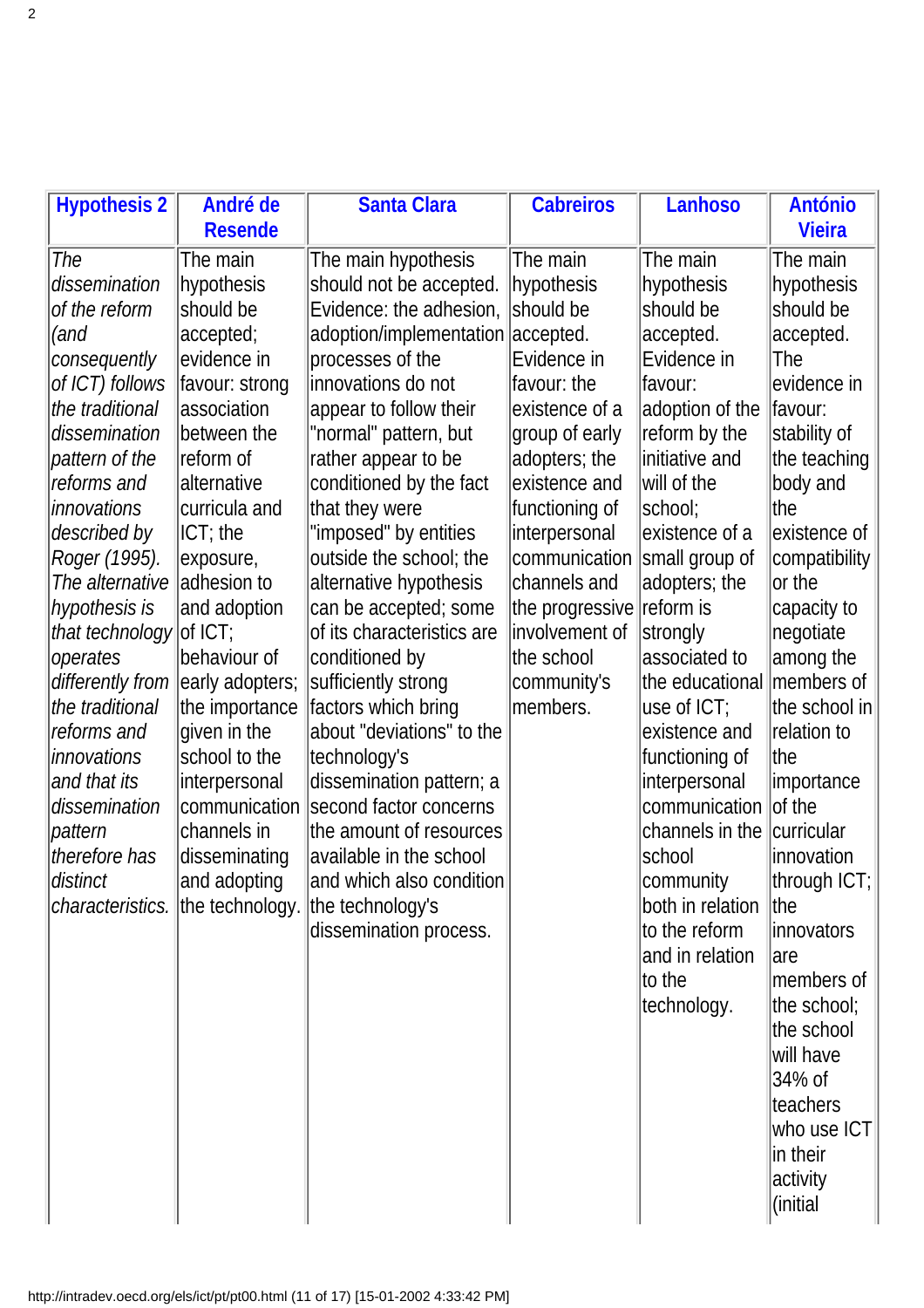majority).

| <b>Hypothesis 3</b>              | André de                                  | <b>Santa Clara</b>        | <b>Cabreiros</b>            | <b>Lanhoso</b>     | <b>António Vieira</b>               |
|----------------------------------|-------------------------------------------|---------------------------|-----------------------------|--------------------|-------------------------------------|
|                                  | <b>Resende</b>                            |                           |                             |                    |                                     |
| The effective                    | The main                                  | The main                  | The main                    | The main           | The main                            |
| <i>implementation</i>            | hypothesis                                | hypothesis                | hypothesis                  | hypothesis         | hypothesis                          |
| of ICT depends                   | should be                                 | should be                 | should be                   | should be          | should be                           |
| essentially on                   | accepted.                                 | accepted.                 | accepted, but               | accepted.          | accepted.                           |
| the skills of the                | Evidence in                               | Evidence in               | the alternative             | Evidence in        | Evidence in                         |
| teaching staff in                | favour: the                               | favour: the               | hypothesis                  | favour: the        | favour: besides                     |
| integrating ICT                  | strong                                    | importance of             | should not be               | existence of       | the skills of the                   |
| in learning. This                | association                               | the teachers'             | excluded.                   | teachers with      | teaching staff,                     |
| hypothesis                       | between the                               | role of mediation         | Evidence in                 | high               | lit is also                         |
| assumes that                     | reform, the                               | (students)                | favour: the                 | pedagogical        | necessary to                        |
| the                              | competence of                             | between the               | implementation              | skills, the strong | consider as                         |
| effectiveness of                 | the teaching                              | ages of 11 and            | of the reform               | association        | determining                         |
| ICT is                           | staff and the                             | 13. The                   | was only                    | between ICT        | elements in the                     |
| associated to                    | educational use                           | teachers clearly          | possible due to             | and the reform.    | effective                           |
|                                  | the mediation of of $ $ of ICT within the | lead the process          | the existence of            | The                | <i>implementation</i>               |
| teachers and                     | framework of                              | of integrating            | teachers with               | technological      | of ICT in the                       |
| that their                       | alternative                               | <b>ICT</b> in the         | high                        | infrastructure is  | reform the                          |
| academic value                   | curricula                                 | curriculum and            | pedagogical                 | a condition for    | school's                            |
| is positively                    | $ $ (reform); the fact $ $ the results    |                           | skills. If the              | the                | culture, the                        |
| related to the                   | that the target                           | obtained are              | implementation              | implementation     | social climate                      |
| teacher s skills.                | population of the due to the              |                           | depends on the              | of the reform.     | in the school,                      |
| The alternative                  | reform is                                 | teachers; the             | skills of the<br>teacher in |                    | the social                          |
| hypothesis is<br>that the school | composed of<br>students with              | alternative<br>hypothesis | integrating ICT,            |                    | recognition of<br>the effort of the |
| s technological                  | great learning                            | should not be             | then it is also             |                    | innovators, the                     |
| linfrastructure                  | difficulties                              | totally excluded,         | true that in order          |                    | support of the                      |
| and the skills of                | implied the high                          | namely in what            | to effectively              |                    | managing                            |
| the students,                    | degree of                                 | concerns the              | implement ICT               |                    | bodies and the                      |
| and not the                      | involvement of                            | importance of             | technological               |                    | technological                       |
| skills of the                    | the teachers in                           | the                       | infrastructures             |                    | infrastructure.                     |
| teaching staff,                  | the school in                             | technological             | are needed in               |                    |                                     |
|                                  |                                           |                           |                             |                    |                                     |

 $\overline{\phantom{a}}$ 

 $\overline{\phantom{a}}$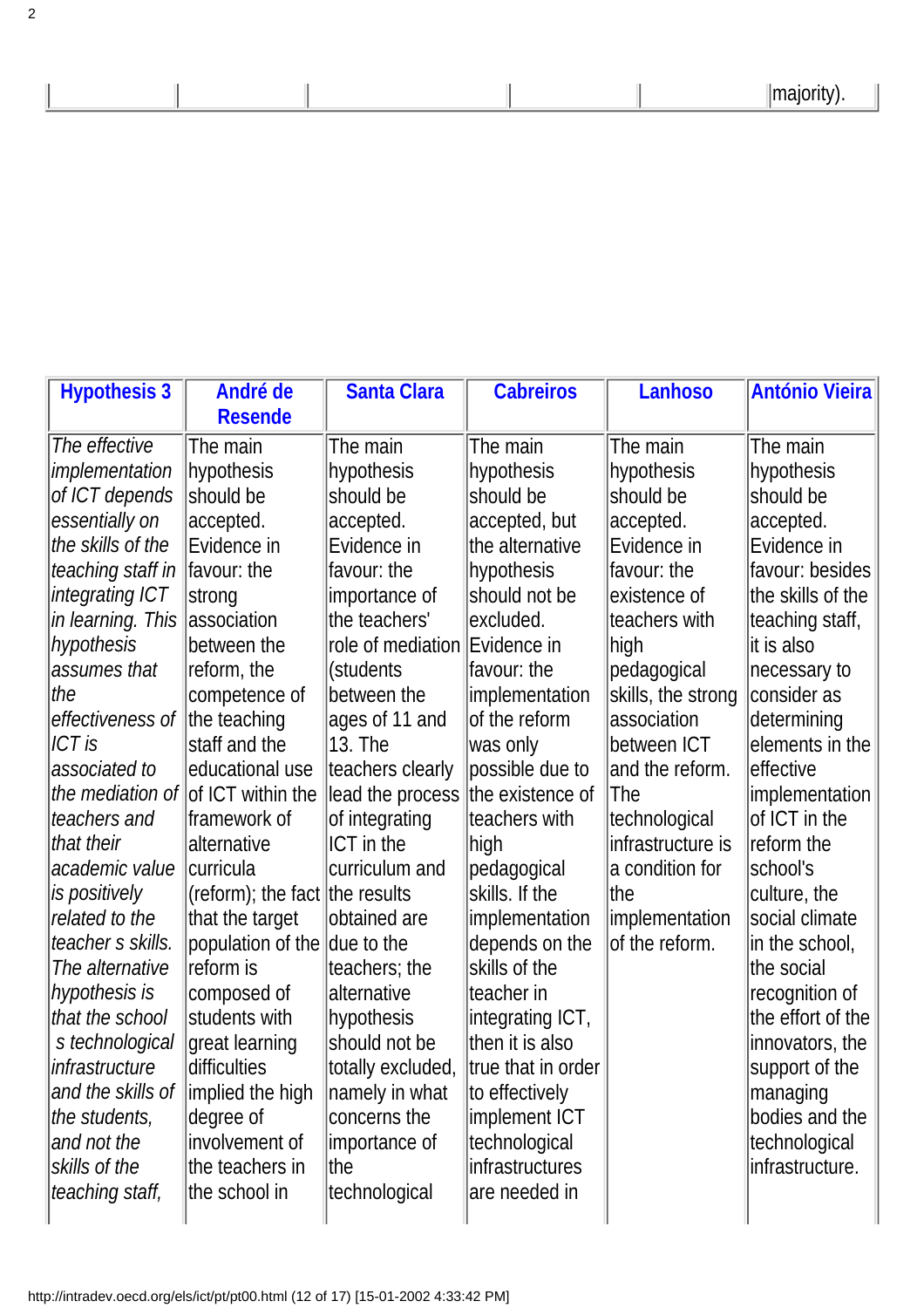| $\ln$ ICT<br>determines the<br>results of<br><i>implementing</i><br>ICT. | resolving the<br>problems of<br>these students;<br>the results<br>obtained are<br>due to the<br>competence and<br>dedication of the<br>teachers of<br>these students;<br>despite<br>everything, the<br>technological<br>infrastructure is<br>a condition<br>given that ICT<br>are used as a<br>systematic<br>support in the<br>implementation<br>of the reform. | linfrastructures<br>as a condition<br>for the<br>integration of<br><b>ICT</b> in the<br>reform. | both quantity<br>and quality. |  |  |
|--------------------------------------------------------------------------|-----------------------------------------------------------------------------------------------------------------------------------------------------------------------------------------------------------------------------------------------------------------------------------------------------------------------------------------------------------------|-------------------------------------------------------------------------------------------------|-------------------------------|--|--|
|--------------------------------------------------------------------------|-----------------------------------------------------------------------------------------------------------------------------------------------------------------------------------------------------------------------------------------------------------------------------------------------------------------------------------------------------------------|-------------------------------------------------------------------------------------------------|-------------------------------|--|--|

| <b>Hypothesis 4</b> | André de<br><b>Resende</b> | <b>Santa Clara</b> | <b>Cabreiros</b> | Lanhoso | <b>António Vieira</b> |
|---------------------|----------------------------|--------------------|------------------|---------|-----------------------|
|                     |                            |                    |                  |         |                       |
|                     |                            |                    |                  |         |                       |
|                     |                            |                    |                  |         |                       |
|                     |                            |                    |                  |         |                       |
|                     |                            |                    |                  |         |                       |
|                     |                            |                    |                  |         |                       |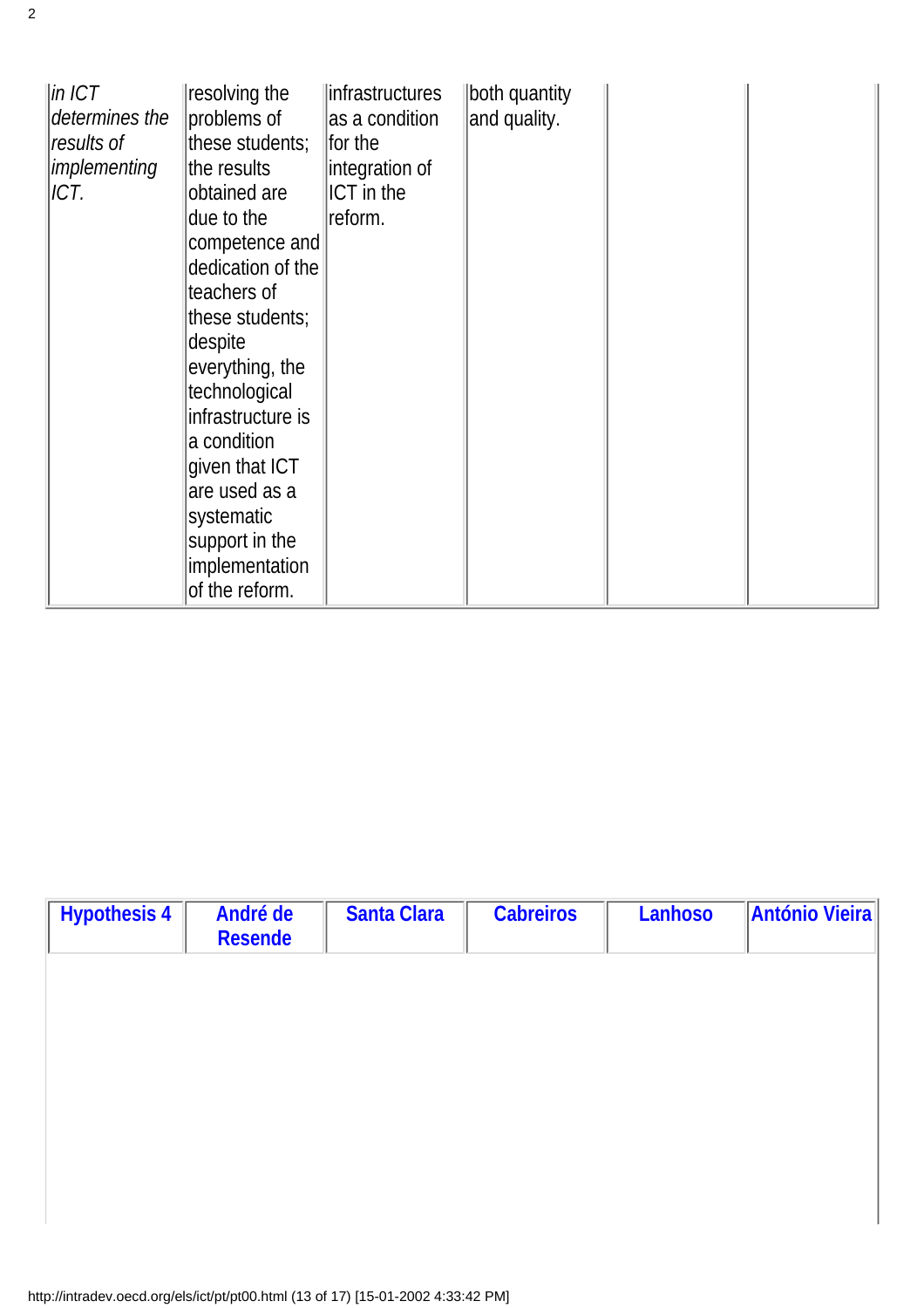| If all the           | The main                         | The main                          | The main         | The main         | The main           |
|----------------------|----------------------------------|-----------------------------------|------------------|------------------|--------------------|
| students have        | hypothesis                       | hypothesis                        | hypothesis       | hypothesis       | hypothesis         |
| identical access     | should be                        | should be                         | should be        | should be        | should be          |
| to ICT, the          | accepted, under                  | accepted, under                   | accepted,        | accepted,        | rejected and       |
| difference in        | certain                          | lcertain                          | without          | without          | the alternative    |
| academic             | conditions. The                  | conditions. An                    | excluding the    | excluding the    | hypothesis         |
| performance          | potential                        | effort was made                   | alternative      | alternative      | should be          |
| between the          | differences that                 | to guarantee                      | hypothesis. The  | hypothesis. The  | accepted. The      |
| poorer students      | exist may not be equal access to |                                   | evidence         | evidence         | data show that     |
| and the less         | a consequence                    | ICT among all                     | gathered show    | gathered show    | the less poor      |
| poor should not      | of greater or                    | the students; the                 | lvarious         | Ivarious         | <b>students</b>    |
| increase. The        | lesser difficulty                | differences in                    | perceptions in   | perceptions in   | benefit more       |
| alternative          | of access. The                   | lacademic                         | relation to his  | relation to this | from the           |
| hypothesis is        | poorer students                  | performance are                   | aspect. The      | aspect. The      | <i>innovations</i> |
| that if all          | have a tendency not due to these |                                   | differences may  | differences may  | and tend to        |
| students have        | to use ICT more                  | linequalities.                    | not be           | not be           | increase the       |
| equal access to      | effectively than                 | However, the                      | accentuated in   | accentuated in   | difference in      |
| <b>ICT, students</b> | the less poor                    | school cannot                     | the school, due  | the school, due  | academic           |
| who are less         | and to lessen                    | entirely                          | to the guarantee | to the guarantee | performance in     |
| poor will tend to    | the potential                    | eliminate the                     | of equal access  | of equal access  | relation to the    |
| increase the         | advantages of                    | differences                       | to ICT, but the  | to ICT, but the  | poorer             |
| difference in        | these over the                   | resulting from                    | differences in   | differences in   | students.          |
| academic             | others. Despite                  | the students'                     | relation to the  | relation to the  |                    |
| performance in       | everything, it is                | socio-economic                    | social origins   | social origins   |                    |
| relation to          | recognised that                  | origins, although                 | may cause        | may cause        |                    |
| poorer students.     | the time                         | it may contribute linsurmountable |                  | insurmountable   |                    |
|                      | dedicated to the                 | to lessen them                    | differences. The | differences.     |                    |
|                      | task is                          |                                   | differences      |                  |                    |
|                      | favourable to                    |                                   | observed in      |                  |                    |
|                      | the poorer                       |                                   | academic         |                  |                    |
|                      | students and                     |                                   | performance      |                  |                    |
|                      | that the school                  |                                   | may be           |                  |                    |
|                      | can contribute to                |                                   | assigned to the  |                  |                    |
|                      | lessening the                    |                                   | differences in   |                  |                    |
|                      | potential                        |                                   | socio-cultural   |                  |                    |
|                      | socio-economic                   |                                   | environment      |                  |                    |
|                      | differences.                     |                                   | and family       |                  |                    |
|                      |                                  |                                   | background       |                  |                    |
|                      |                                  |                                   | which is         |                  |                    |
|                      |                                  |                                   | expressed in     |                  |                    |
|                      |                                  |                                   | less quantity    |                  |                    |
|                      |                                  |                                   | and less quality |                  |                    |
|                      |                                  |                                   | of means,        |                  |                    |
|                      |                                  |                                   | resources and    |                  |                    |
|                      |                                  |                                   | opportunities    |                  |                    |
|                      |                                  |                                   |                  |                  |                    |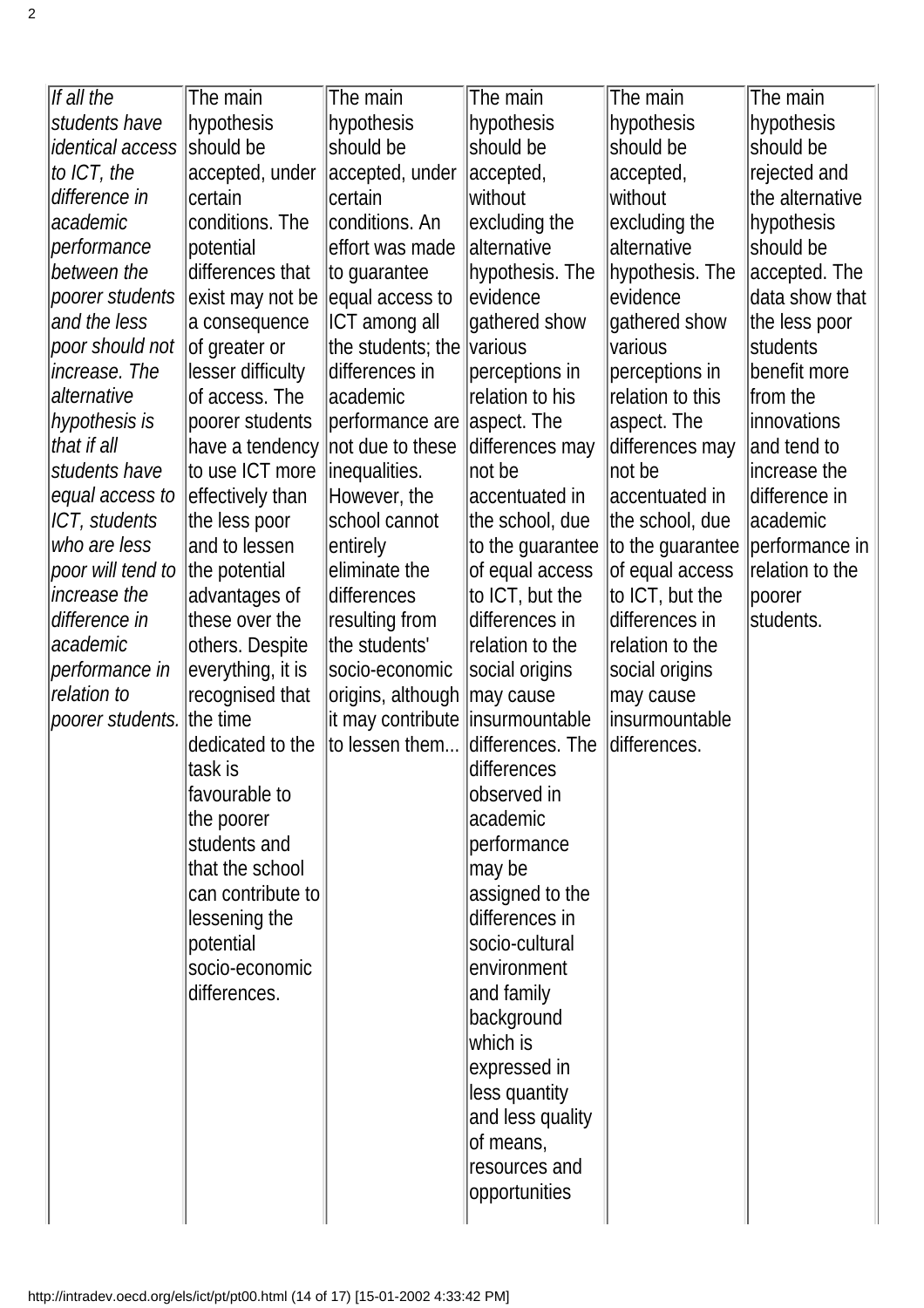| available. The<br>students<br>nevertheless<br>feel that it is not<br>due to the fact<br>that students<br>who are better<br>off socially and<br>economically<br>have better<br>means that they<br>have a better |  |
|----------------------------------------------------------------------------------------------------------------------------------------------------------------------------------------------------------------|--|
| performance.                                                                                                                                                                                                   |  |

| <b>Hypothesis 5</b>                | André de          | <b>Santa Clara</b>   | <b>Cabreiros</b>              | <b>Lanhoso</b>   | <b>António</b>     |
|------------------------------------|-------------------|----------------------|-------------------------------|------------------|--------------------|
|                                    | <b>Resende</b>    |                      |                               |                  | <b>Vieira</b>      |
| An effective                       | The main          | The main             | The main                      | The main         | Not                |
| implementation                     | hypothesis        | hypothesis           | hypothesis should hypothesis  |                  | conclusive.        |
| of ICT will cause                  | should be         | should be            | be accepted. The              | should be        | The data           |
| lacademic                          | accepted, under   | accepted,            | evidence shows                | accepted.        | obtained do        |
| standards to                       | certain           | although under       | that the increase             | Evidence in      | not make it        |
| remain the same                    | conditions.       | certain              | lin academic                  | favour: the      | possible to        |
| or to increase in                  | Evidence in       | conditions.          | standards is                  | lincrease in     | accept the         |
| spite of the poor                  | favour:           | Evidence in          | associated to the             | lacademic        | lmain              |
| quality of many                    | The strong        | favour: the          | ICT                           | standards is     | hypothesis         |
| <b>ICT</b> materials.              | motivational      | perception of the    | implementation                | directly         | but they also      |
| <b>Academic</b>                    | effect exerted by | <b>Iteachers</b>     | models, namely                | associated to    | ldo not            |
| standards                          | ICT in youths     | reinforces the       | the increase and              | the ICT          | support the        |
| depend on the                      | with learning     | positive effects     | improvement of                | implementation   | <b>alternative</b> |
| expectations of                    | difficulties that | of ICT on            | ICT                           | <b>standards</b> | hypothesis.        |
| the teachers and                   | lead to a general | lacademic            | infrastructures,              | through the      |                    |
| of the school and lincrease in the |                   | standards.           | contributing to the following |                  |                    |
| not on the level                   | academic          | These however        | lexistence of a               | aspects:         |                    |
| of manuals, of                     | <b>standards</b>  | seem to depend       | dynamic in the                | teachers'        |                    |
| <b>ICT</b> materials               | expected of this  | on many other        | school which is               | lattitudes       |                    |
| and others. The                    | population.       | factors.             | reflected in the              | towards the      |                    |
| alternative                        | However, other    | It is very difficult | positive                      | innovation, the  |                    |
| hypothesis is                      | elements should   | to relate the        | perception of the             | development      |                    |
| that the use of                    | be taken into     | performance of       | teachers, parents             | of strategies in |                    |
| ICT will lead to a                 | account in this   | the students,        | and students on               | the integration  |                    |
| reduction in                       | analysis. The     | expressed in         | the performance               | of ICT in the    |                    |
| academic                           | quality of the    | academic             | and academic                  | curriculum, the  |                    |
|                                    |                   |                      |                               |                  |                    |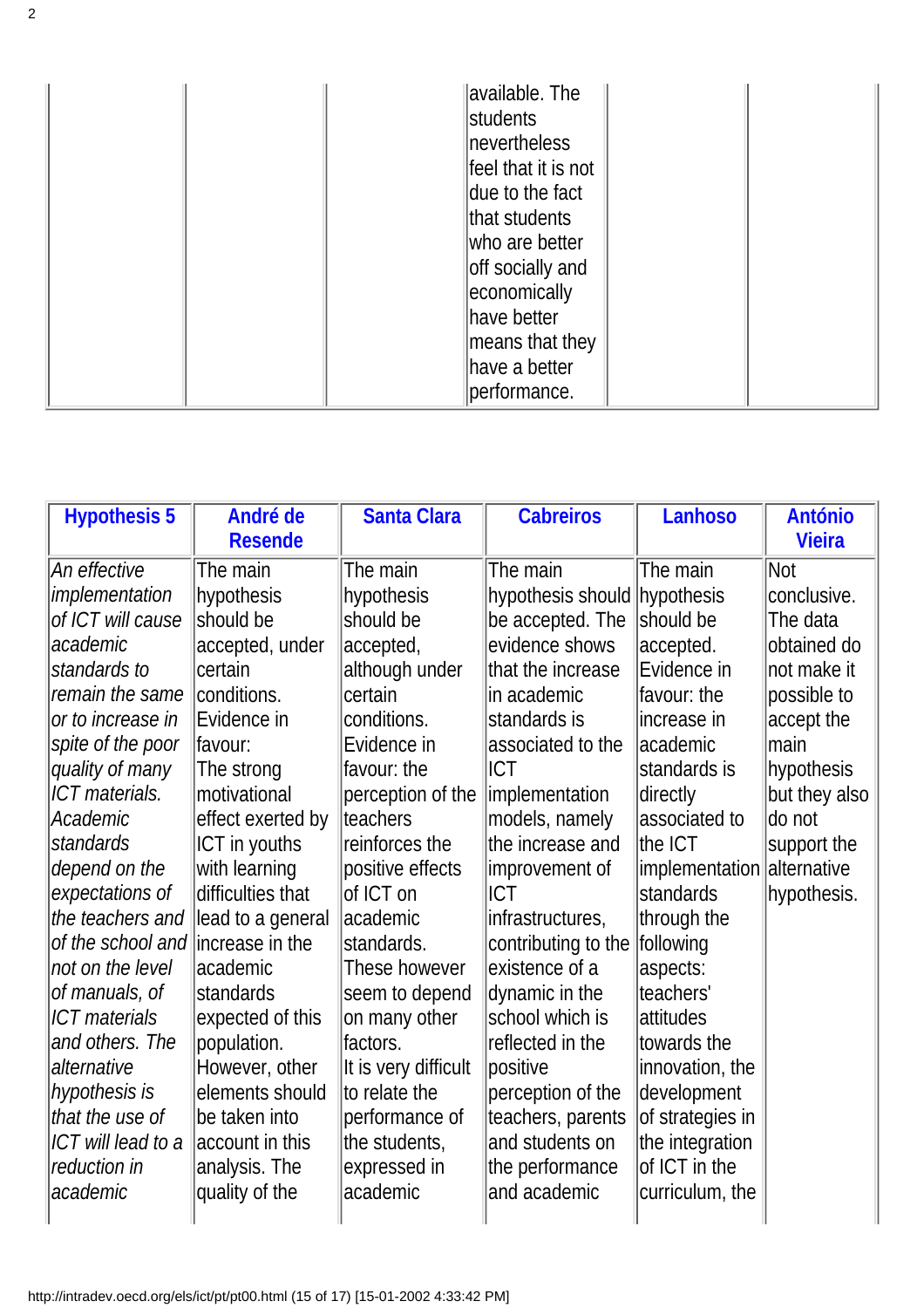| as the students<br>will spend more<br>time on research effective<br>with marginal<br>benefits and on<br>surfing Internet<br>materials of<br>low-quality. | standards insofar  learning does not   standards, and<br>appear to<br>depend on the<br>implementation<br>of ICT alone, but<br>also on the<br>sites or curricular manner, diversity<br>and richness of<br>the learning<br>experiences (with<br>and/or without<br>ICT) offered to<br>the students and<br>not so much the<br>effective<br><i>implementation</i><br>or the quality of<br>the materials<br>lused. | the effective<br>implementation<br>lof ICT. | standards. The<br>ICT.<br>Implementation<br>models, based on<br>their role as tools<br>in the building of<br>knowledge are<br>those that most<br>contribute to the<br>lincrease in<br>academic<br>standards. The<br>teachers do not<br>make academic<br>standards depend<br>on the ability to<br>use ICT but<br>rather on the<br>attitudes and<br>skills of the<br>teaching staff. | critical thinking<br>of students in<br>the use of ICT. |  |
|----------------------------------------------------------------------------------------------------------------------------------------------------------|--------------------------------------------------------------------------------------------------------------------------------------------------------------------------------------------------------------------------------------------------------------------------------------------------------------------------------------------------------------------------------------------------------------|---------------------------------------------|------------------------------------------------------------------------------------------------------------------------------------------------------------------------------------------------------------------------------------------------------------------------------------------------------------------------------------------------------------------------------------|--------------------------------------------------------|--|
|----------------------------------------------------------------------------------------------------------------------------------------------------------|--------------------------------------------------------------------------------------------------------------------------------------------------------------------------------------------------------------------------------------------------------------------------------------------------------------------------------------------------------------------------------------------------------------|---------------------------------------------|------------------------------------------------------------------------------------------------------------------------------------------------------------------------------------------------------------------------------------------------------------------------------------------------------------------------------------------------------------------------------------|--------------------------------------------------------|--|

#### **Bibliography**

Oliveira, J.M. da Costa (1998) *O Ensino Superior no Quadro do Sistema Educativo Português*. Fundação das Universidades Portuguesas Conselho de Avaliação.

Programa Nónio Século XXI (2001) *Balanço de Actividades*. Ministério da Educação, D.A.P.P., NÓNIO. Lisboa.